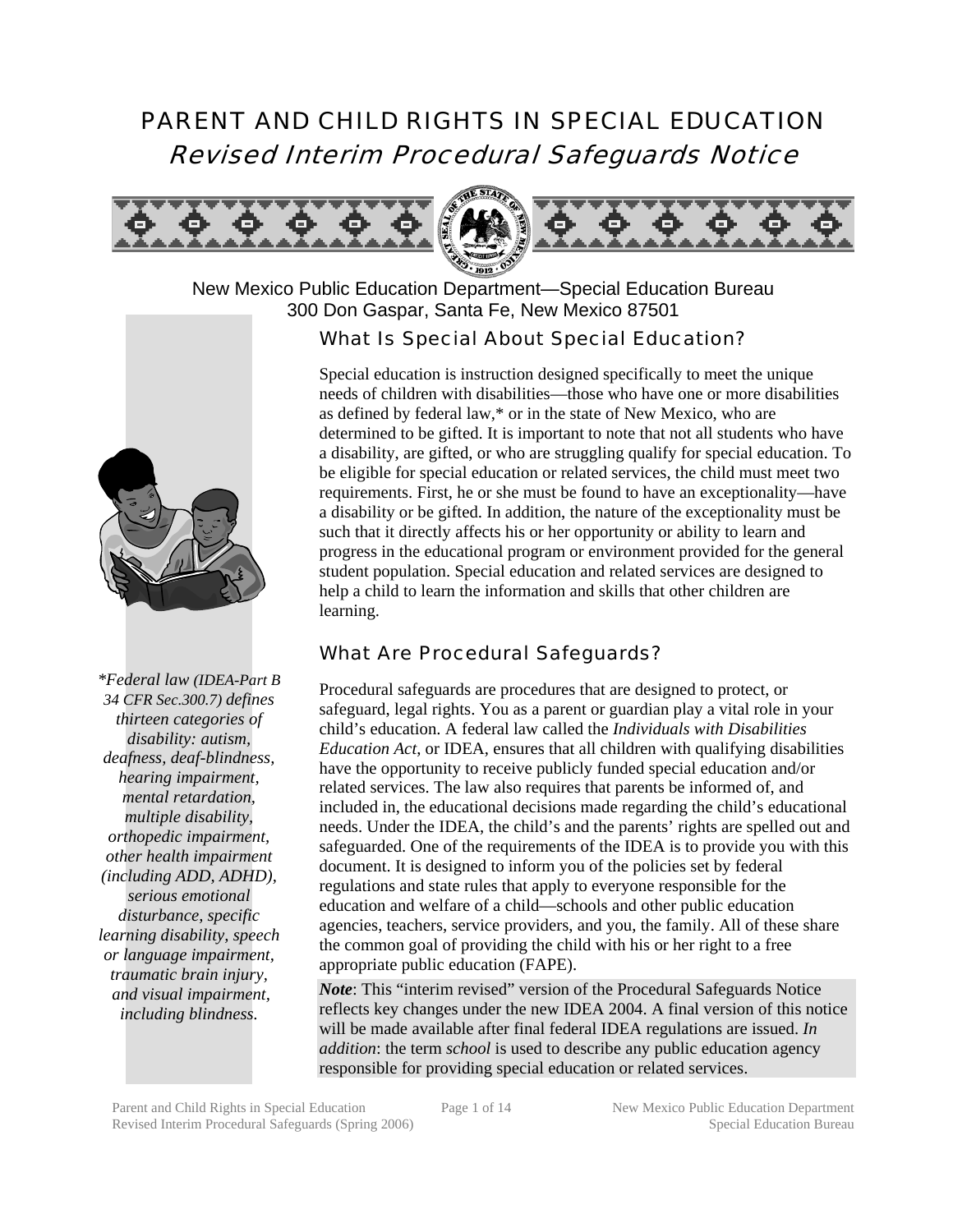

*The IDEA requires that any child under the age of 18 have an adult responsible for protecting his or her rights and available for participating in the educational decisions about the child. Depending on the circumstances, this may be the natural parent, an adoptive parent, a relative acting in place of a parent, a legal guardian, a foster parent, or a surrogate parent.* 

#### Who Speaks for Children Under the IDEA?

With a rare exception for some children who are in prison, the IDEA requires that every child who is below the legal age of adulthood (18 in New Mexico) must have some adult available to make educational decisions and protect the child's legal rights. Usually that person is a natural or adoptive parent. If no parent is available, the adult decision-maker may be any of the following:

- A person acting in the place of a parent, such as a grandparent
- Stepparent, or other relative that the child lives with
- A legal guardian (but not the state if the child is in state custody)
- A foster parent who has an ongoing, long-term personal relationship with the child
- If none of the above is available, a surrogate parent who is appointed by the school to make educational decisions and protect the child's educational rights

All of the above are included in the IDEA's broad definition of a "parent."

In New Mexico, children become legal adults at age 18. Under the IDEA, they are then entitled to make their own educational decisions and protect their own rights unless the courts have declared them incompetent and appointed guardians for them. Unless this is done before the child's  $18<sup>th</sup>$  birthday, the child will automatically have all rights and responsibilities of adulthood when he or she reaches the age of 18. The school will inform you of the laws and options regarding transfer of rights *before* the child turns 18 years old.

*Note:* In the rest of this document, for simplicity, the terms *parent* or *you* are used to include any of the above kinds of decision-makers for a child or a student who is 18 or older and has not graduated from high school.

#### An Overview of the Special Education Process

Every child is special because he or she is a unique individual. In the United States, we provide a free, public education to every child. Schools provide a general curriculum designed to meet the needs of most children and prepare them to function independently as adults and participate in their community. Special education services are provided to those students who, because of exceptionalities, need additional support in order to be able to learn and attain these same goals. Additionally, it is the goal of special education to provide services and supports to students in the least restrictive environment (LRE) alongside students without disabilities.

Decisions about a child's program and/or placement are not made lightly or easily. It takes a team of people using their combined knowledge and expertise to make decisions that are in the best interest of the child. A specific process is followed and you, the parent, are an essential part of the team. The child is also included whenever possible, and must be invited to participate if he or she is 14 or older.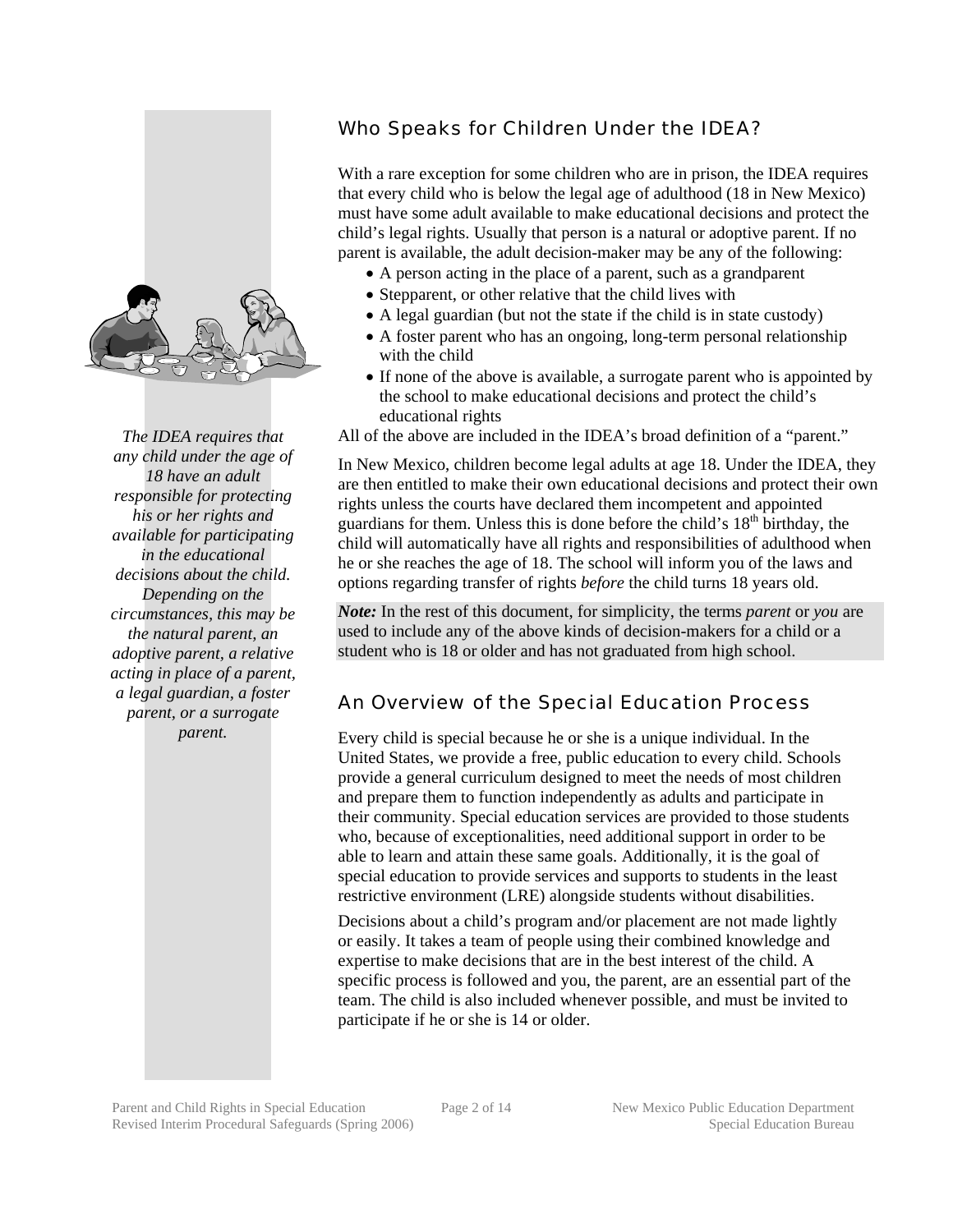In order to better understand your role and your rights in the decisions made about your child, it may be helpful to first look at how the special education process works in general. Then refer back to this page later as needed when reading about your rights.

- **Step 1**: The child is referred for consideration of possible need for special education and/or related services. Referrals can come from the school or parents. Local school districts must provide screening and appropriate interventions through a Student Assistance Team (SAT) child study process before referring a child for a full special education evaluation, unless a student has an obvious disability or a serious and urgent problem.
- **Step 2**: The child is evaluated. This may involve formal testing, observations, or even outside specialists. Parents must give written consent before an initial evaluation or a reevaluation.
- **Step 3**: Based on all the information gathered, a group of qualified professionals and the parent decide whether the student is eligible for special education or related services. A student may be found to be *eligible* because he or she has a defined disability or giftedness that directly affects learning, or found to be *ineligible* because either the disability or giftedness does not directly affect learning, or there is no concrete evidence that a disability or giftedness exists.
- **Step 4**: If the child is found eligible, a team meets to develop an Individualized Education Program (IEP). The IEP is the master plan for the child's special education and any related services, such as speech therapy or physical therapy, that the child needs to benefit from instruction. Parents must be invited to the meeting and to participate as members of the IEP team.
- **Step 5**: Parent consent is required before beginning any special education or related services. Once developed, the IEP is implemented.
- **Step 6**: The IEP must be formally reviewed at least once a year, more often if necessary or as requested by the school or parent.
- **Step 7:** A child receiving services must be reevaluated at least every three years (unless you and the school agree that a specific reevaluation is not necessary).
- **Step 8**: Eligibility must be reexamined and determined again after a reevaluation as in steps 2 and 3.
- **Step 9**: If the child is found to still be eligible, the team begins again at step 4. If not, he or she exits the program.

In the sections that follow, more details will be explained regarding the rights of the child and you, the parent, in the special education process.

## What Is Prior Written Notice of Proposed Action?

Prior Written Notice (PWN) is a special kind of written notice that the IDEA requires the school to give to you. This notice must be provided after the IEP meeting and before the school takes or refuses to take any action regarding



*The Special Education Process 1. Prereferral/Referral Interventions 2. Initial Evaluation 3. Determine if Eligible 4. IEP Development 5. IEP Implementation 6. IEP Review/Revision 7. Reevaluation 8. Determine if Eligible 9. Exit from Services OR Continue Services (Repeat steps 4-9.)*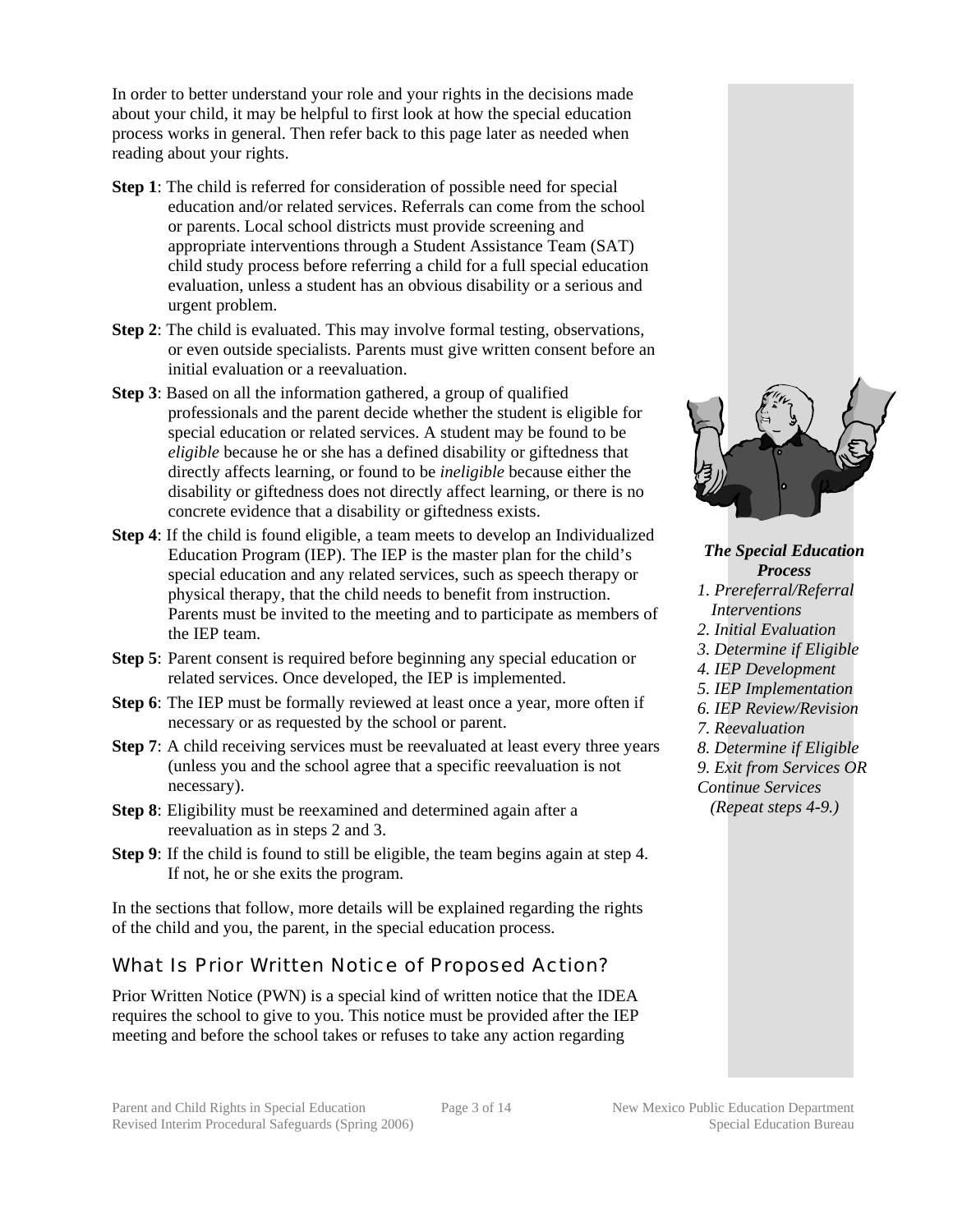1) Evaluating your child to identify an exceptionality or to determine eligibility for special education and related services; or,

2) Initiating and/or changing the special education or related services provided for your child, including IEP development or changes.

Basically, the school is required to inform you before it can formally evaluate or reevaluate your child beyond what is done for all students, before it identifies or refuses to identify your child as exceptional, and before it can change your child's existing IEP.

The PWN must include what action the school proposes or refuses to take; the reasons for its decision; any other options that have been considered by the team and the reasons why those options were rejected; a description of the information the team used to arrive at its conclusion; a notice of procedural safeguards or information about how to obtain one; and sources for parents to contact to get help in understanding their IDEA rights.

The school must provide you this written notice in a manner that is understandable and in your native language or other mode of communication, unless it is clearly not feasible to do so. In certain cases, the notice may be given orally through a translator or other mode of communication.

# What Kinds of Actions Require a Parent's Consent?

Whether you are a parent, guardian, or adult student, it is important that you know and understand the information given to you regarding what the school plans to do or not to do, so that you can participate fully in making decisions. The school must obtain your informed consent in writing before it can evaluate or reevaluate your child for special education, and before it can first provide your child with special education or related services. By signing your name on the consent form, you are saying that you understand, give permission, and agree with the action for which consent is sought. If you need clarification or have questions, do not be afraid to ask.

Keep in mind that you and the school may have a difference of opinion. If you decide that you do not agree and do not give your consent for the proposed actions as stated, you can request a new IEP meeting, a facilitated IEP meeting, mediation, or an impartial due process hearing to resolve the difference of opinion. For more information on resolving differences, see page 9.

#### What About Records?

Your child's school records may be used as one source of information about your child when determining his or her eligibility for special education or related services. You the parent, or someone who has your permission, can inspect and review any and all of your child's records kept by the school. You can review your child's records 1) before any meeting involving your child's IEP; or, 2) before a due process hearing. You can request to review the records at other times, but the school has up to 45 days to honor your request. You can also request a copy of the records, but the school may charge you a reasonable fee unless the fee would prevent you from acquiring a copy. Note that there may be certain instances in which the school will not allow viewing of full records. This may occur if there are names or information about individuals other than your child in the record, or if authorities direct the school to exclude certain people from viewing records.



*Remember— In New Mexico, the age of adulthood is 18. This means that, unless a legal guardian has been previously appointed, on the child's 18th birthday, he or she is automatically considered an adult. All the associated rights and responsibilities of adulthood transfer to the student—including the right to make decisions with regard to his or her IEP.*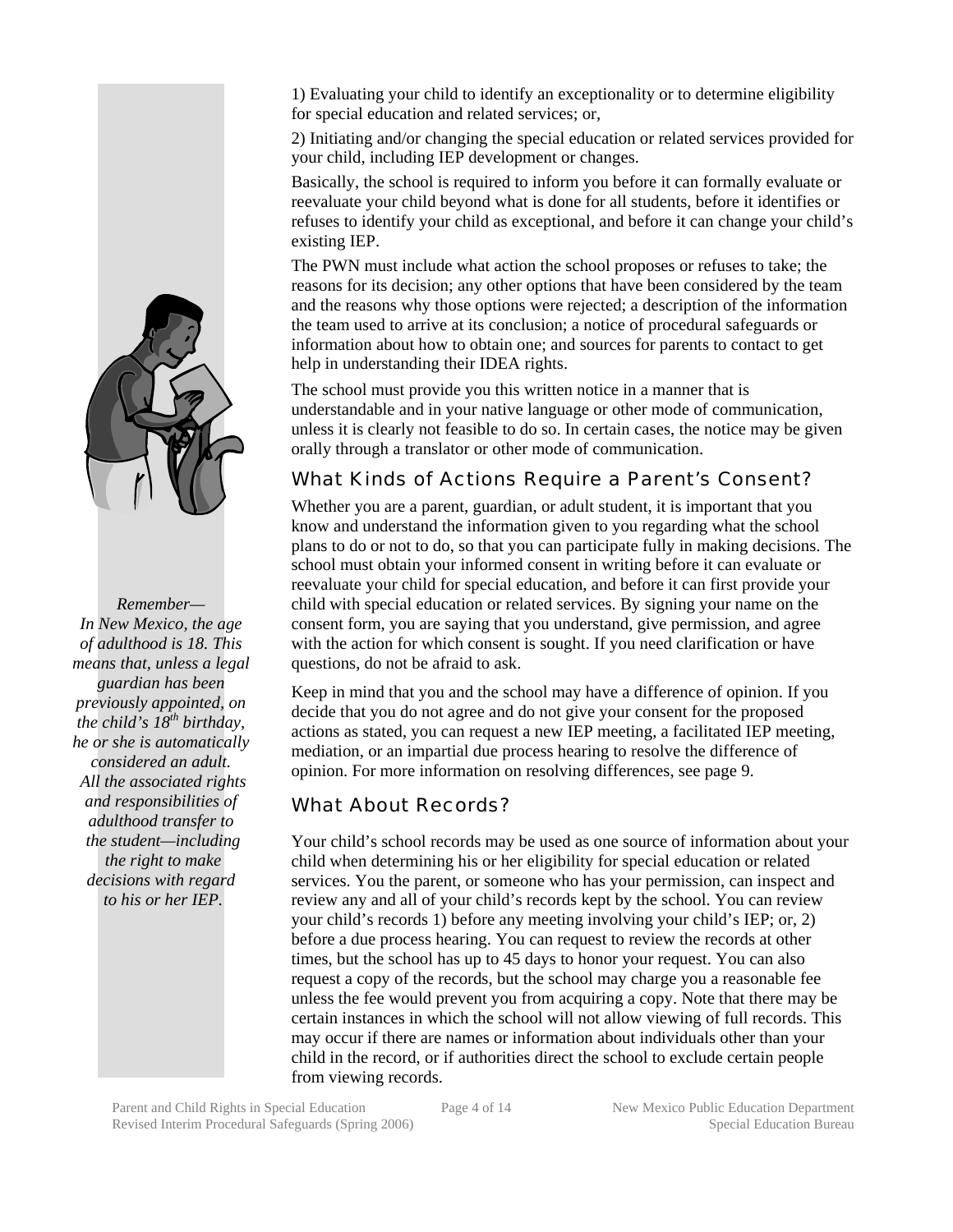You or your authorized representatives are entitled to have the school explain anything in your child's records that you do not understand. If, after reviewing the records, you feel there is incorrect information or something that violates the privacy rights of your child, you can ask the school to amend the records. If the school refuses, you may file a request with the school for a formal hearing to challenge the contents of the records. You can also ask that the records be destroyed once they are no longer needed for educational purposes.

The school is responsible for keeping student records as confidential as possible. You, the parent, may review the records kept by certain school personnel. School records will also need be transferred to another school if your child moves to a new school.

# Educational Evaluation

It would not be fair for one person or even a group to decide who is and who is not eligible for special education or related services based solely on their "feelings" or "impressions" of a student. Though some subjective data is useful, such as direct observations by parents or trained observers, there must also be an evaluation that uses objective, *measurable* information about the student's levels of performance, strengths, and weaknesses. This information is usually gathered by assessments or tests performed by an education diagnostician. By combining and analyzing the various types of information collected and drawing conclusions based on all the types of information gathered—both fact and opinion—the result is a more comprehensive picture of the student's abilities and skills.

If your child is suspected of having a disability and/or being gifted, and of possibly needing special education services, the school will need more information in order to be able to make that determination. On the other hand, if your child is already receiving special education or related services and a review is due or requested, the school will want to do a reevaluation. In either case, this may involve any number of different types of assessments and/or observations, depending upon the information the school needs to gather about your child specifically. The school will give you prior written notice of its intent to evaluate or reevaluate your child and how. The school will ask you for your consent for the evaluation and you will receive a copy of the results.

## Evaluation "Safeguards"

It is natural for you to be concerned about having your child evaluated—after all, the conclusions drawn from the evaluation are likely to determine not only if your child has a disability or is gifted, but also if he or she qualifies for special education services. These facts may help you rest easier about the process:

- You will be informed ahead of time what tests and other assessments will be given and used for the evaluation.
- You must give your informed written consent before any action is taken.
- Your child will not be discriminated against racially, culturally, or because of a disability. The evaluation tests and procedures will be given in the language and form most likely to yield accurate information about what your child knows and can do academically, developmentally, and functionally.





*An evaluation can offer a piece of information about a child, such as a score on a vocabulary test or a rating on a physical exam. An observation or opinion can add insight into the "how's and why's" of a child. During an evaluation these are examined together, which helps paint a picture of the whole child—strengths, skills, abilities—and enables the team to better address his or her unique needs.*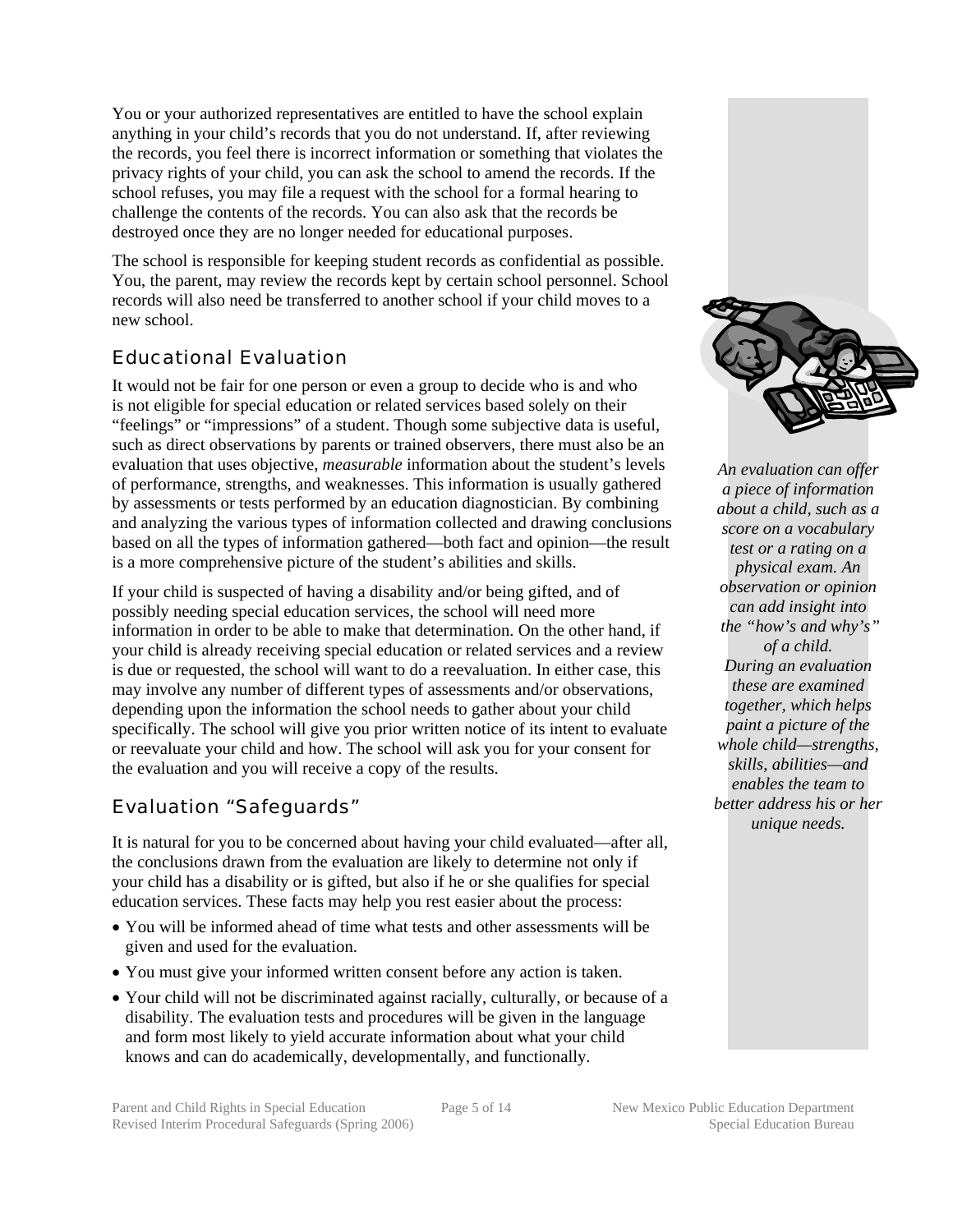

*An IEP will state: present levels of academic and functional achievement and functional performance; annual goals; how progress will be measured; what special education and related services will be provided, including how often and by whom; to what extent the child will participate with other students in the general curriculum; what modifications, if any, will be used for instruction; assessment information; and, as appropriate,, transition services. (preplanning for high school and beyond).* 

- When the evaluation is complete, the school will schedule a meeting with you to discuss the results and conclusions drawn.
- If you disagree with the evaluation for your child, you have the right to request an independent educational evaluation (IEE) at public expense. An IEE is an evaluation done by a person who does not work for the school district, but who is a qualified evaluator. If you request an IEE, the school is required to provide you with information about where you can obtain one and what criteria the school will use to decide whether to accept the results and pay for the evaluation. However, if the school feels that its evaluation is appropriate, it can request a due process hearing, where a hearing officer decides if the school's evaluation was correct and complete. If the hearing officer decides in the school's favor, you can still get an IEE at your own expense. Any results will be considered in planning your child's program. The IEE can be used as evidence in a due process hearing.

## What Is an IEP and Will My Child Have One?

The evaluation is how the school decides if your child has a disability or is gifted **and**  if he or she qualifies for special education and related services. If it is determined that your child meets the criteria for special education or related services (see page 1), the next step is to develop an Individualized Education Program (IEP) for him or her. An IEP is a written statement of the educational program designed specifically for that student to meet his or her unique, individual needs. Every child who receives special education services must have an IEP. The IEP has two general purposes: 1) to set reasonable annual learning goals for your child; and, 2) to state the supports, services, and classroom environment the school will provide to help achieve the annual goals

The IEP is developed by two parties—YOU, the parent and the school team. Each person who participates in the development of the IEP has information or insight about the child that will contribute to designing a program that is appropriate for him or her. Because you are the person who knows your child best, your active participation and input is very valuable.

The IEP meeting participants will vary depending on the needs of the child. However, generally participants will include you (the parent), at least one regular education teacher if the child is likely to be participating in the general educational program and environment, at least one special education teacher or specialist, one or more qualified school representatives, your child if appropriate, and anyone else you or the school invites who may have special expertise or knowledge about your child.

## An IEP Meeting

An IEP meeting is needed when there are plans to do any of the following:

- make decisions about a child's initial plan for special education and related services
- substantially change or review an existing IEP (an IEP must be reviewed at least once a year)
- change or review the child's program or placement
- evaluate or reevaluate a child
- whenever parents request it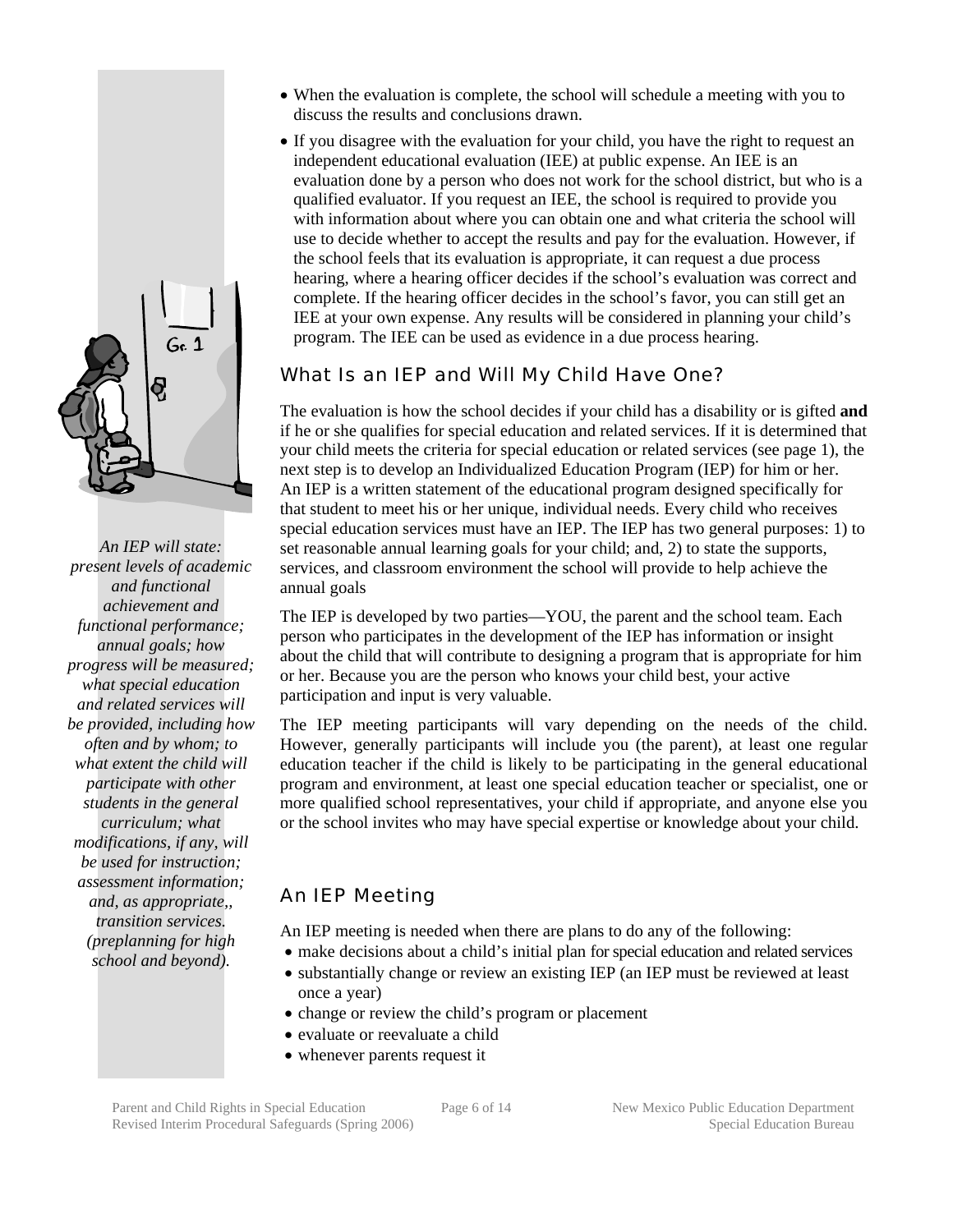As mentioned, you are a very important member of your child's IEP team. When scheduling a meeting, the school will make every effort to make sure you are informed, invited to participate, and included. You will receive written notice of an upcoming meeting. If you want to participate but cannot attend at that time, let the school know and an attempt will be made to reschedule. If you cannot attend for other reasons or do not respond, the school will attempt to involve you in other ways such as telephone conferences, home visits, or delivering written information for your review. If unsuccessful after trying in earnest to include you, the school can have the meeting without you and mail you your child's IEP and the school's Prior Written Notice of its proposed action. The school provides you with PWN so that you can review the IEP before any program begins and give you the opportunity to disagree with the school's plans for your child.

#### What About Discipline?

- To function as a safe learning community, schools must have rules of conduct. Under the IDEA, children with disabilities may be suspended or placed in alternative settings to the same extent that these options would be used for children without disabilities. However, certain conditions apply regarding students with identified **disabilities** who are receiving special education and related services (Note: these conditions do not apply to students in New Mexico identified as gifted.)
- A child with a disability may be suspended for 10 days or less during a school year according to the same procedures that apply to all students. The school is not required to provide any educational services during the first 10 days of removals.
- If a child with a disability is suspended for more than 10 days during a school year, the school must provide services that will allow the child to continue to progress in the general curriculum and advance toward his or her IEP goals.
- If a child is removed from his or her IEP placement for more than 10 consecutive days during a school year (or when the removal otherwise represents a change of placement), a meeting must be held to determine if the undesirable behavior is directly related to or caused by a disability, or directly related to a failure by the school to implement the IEP. If it is, the child may not be suspended or expelled and the IEP team must modify the child's placement or services as needed. If the behavior is not the direct result of a disability or a failure to implement the IEP, the child may be suspended or expelled according to normal procedures but the school must continue to provide services that will enable the child to progress in the general curriculum and advance toward his or her IEP goals.
- The IEP team must also conduct a behavioral assessment and provide behavioral support services such as a Behavioral Intervention Plan (BIP) (or review it if already in place) when a child has been removed for more than 10 consecutive days in the school year or when the removal represents a change of placement.

*An IEP meeting is not like a parent-teacher conference where you informally discuss your child's progress or needs. The IEP meeting is a formal gathering of a team of people for the purpose of setting annual goals for your child and determining what supports he or she needs to achieve them. Because of the scope and importance of the meeting, the school will make every reasonable effort to involve you, including providing an interpreter if needed, or person who can convey the information in a manner that you can understand.* 

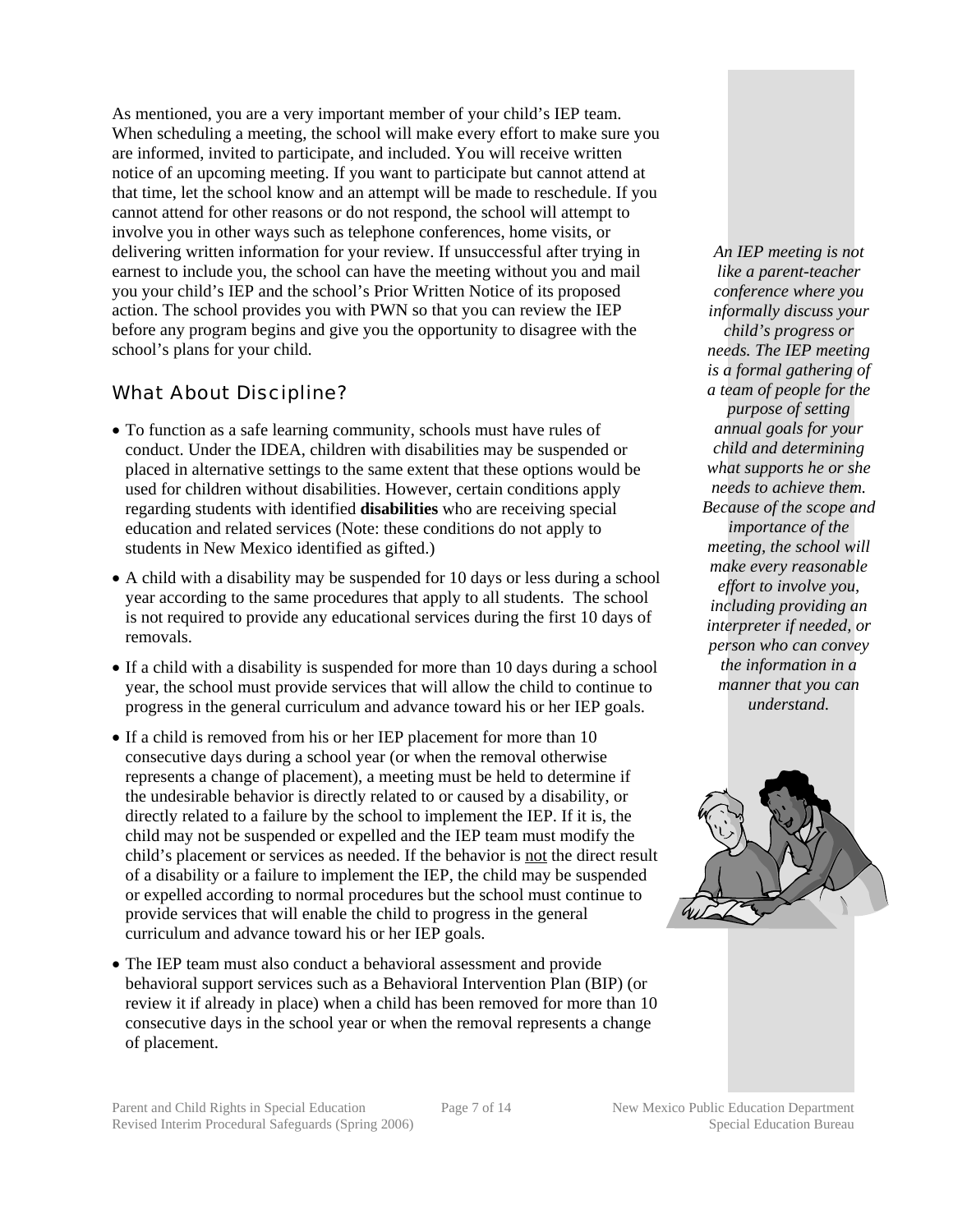*A BIP is an individualized plan that provides specific actions for redirecting undesired behavior in a positive way. As a member of your child's IEP team, if a BIP is to be developed for your son or daughter, you will be able to give your input.*

### Protecting Everyone's Right to a Safe School

Educators and parents share concerns over the issue of drugs, guns, and other weapons in schools. As a result, the IDEA has expanded the authority of school personnel regarding the removal of children with disabilities who bring or have drugs or weapons on school grounds or at school functions, or who inflict serious bodily injury on another person. For the protection of everyone's right to a safe school, *any* child may be removed to a temporary placement immediately for up to 45 school days for one of these violations.

The IDEA also allows a school to ask a state-appointed due process hearing officer to move a student to a temporary placement for up to 45 school days at a time if the school believes that the student presents a serious danger of injury to himself/herself or others in the child's current placement. The IDEA refers to these temporary placements as *interim alternative educational settings,* or *IAESs.* The IDEA requires that the setting be determined by the IEP team and be designed so that the child continues to receive all the special education and related services that their IEPs call for. It also requires the school, the parent, and relevant members of the IEP team to decide whether a child's behavior is a direct result of either a disability or the school's failure to implement the IEP, and to develop appropriate behavioral intervention services when a child is placed in an IAES for disciplinary reasons. Also, the school can report any student to law enforcement authorities for the commission of a crime. If the student is a child receiving special education services, the school can give the authorities copies of the student's special education records.

## About Educational Placement

Earlier in this guide you learned that the IDEA (federal law) and state rules gives children with disabilities (and gifted children in New Mexico) the right to a Free Appropriate Public Education (FAPE). Special education and related services are designed to do just that. Through the IEP process, a group of knowlegable people (including you, the parent) decide what educational provisions may be necessary for the child based on his or her unique needs. The first possible route is to adjust or modify the child's educational program or provide extra supports so that he or she may continue to learn to the greatest extent possible alongside the rest of the students in the general education program and regular classroom environment. Though it is desirable to have students with disabilities or who are gifted working with others their own age and in the regular school environment to the greatest extent possible, sometimes that placement is not the most appropriate learning environment for a particular child. The goal is to give the student "freedom" to learn by removing obstacles that restrict him or her. This is called the Least Restrictive Environment (LRE) and it may be anything from the regular education classroom or special education classroom, to providing instruction in the home, a hospital, or a setting outside the school district. The decision in every case depends on the individual needs of the child.



*If you request a hearing to challenge a manifestation determination or a disciplinary placement for your child, he or she stays in the IAES until a hearing officer decides the matter or until the time period for the disciplinary procedure ends, whichever comes first. In disputes over nondisciplinary placement issues and other matters, your child will remain in his or her current placement until the matter is resolved.*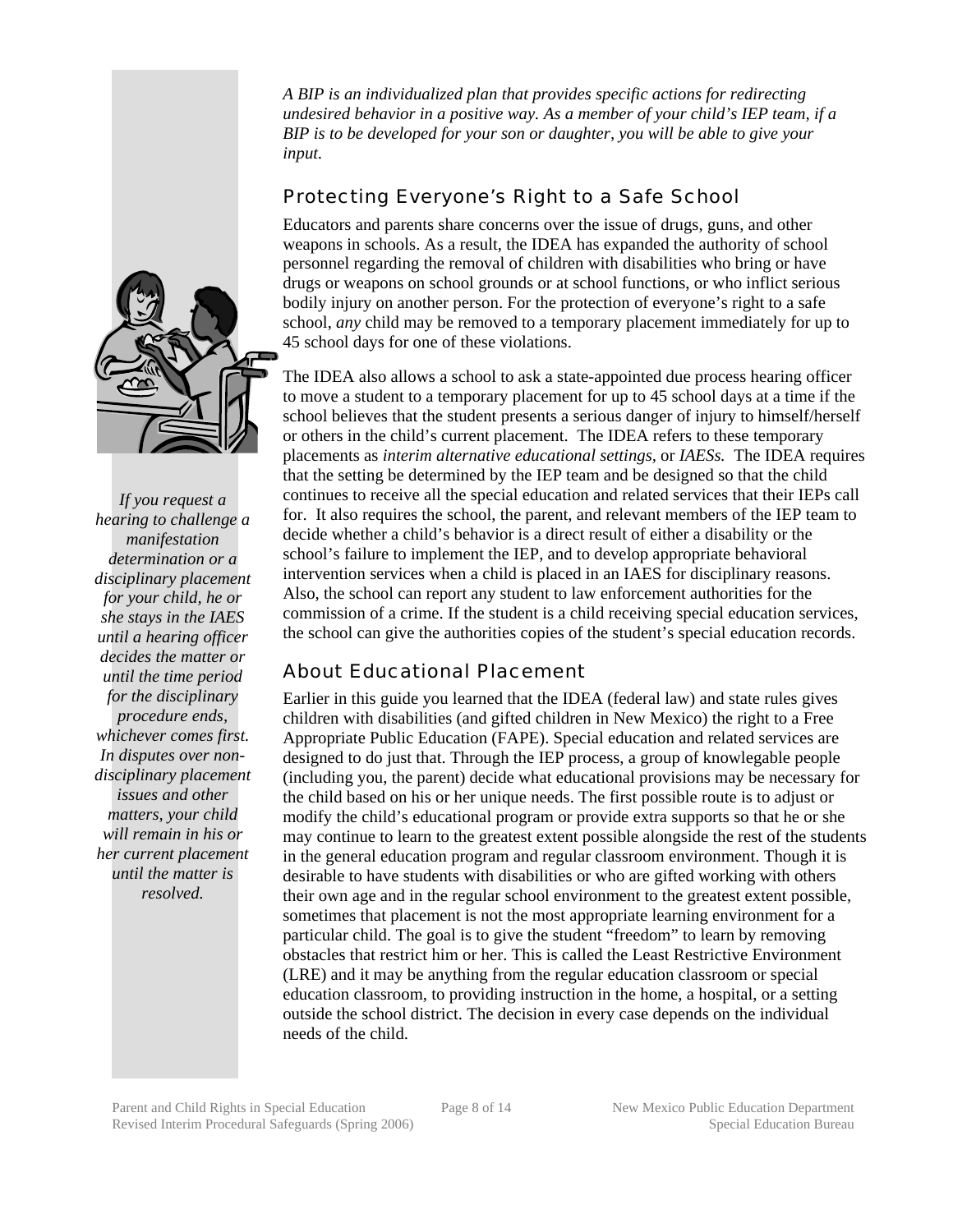If the school plans a change of placement for your child, you will be asked to attend an IEP meeting and given the reasons why the school is proposing the change. You always have the right to disagree with a proposed placement and the procedures for doing so will be described on the pages that follow. Keep in mind that a planned placement change for the purpose of providing the most appropriate program for a child's learning is different from a temporary placement in an *interim alternative educationl setting* (IAES) for disciplinary reasons, as described above. An *IAES* is temporary. However, as indicated under "What About Discipline?" above, certain behaviors that the IEP team decides are the direct result of a child's disability *may* result in a *plan* to change placement long-term to better serve the child.

#### Resolving Differences

As two parties with the same goal—to provide an opportunity for success for your child—you and the school need to openly communicate your opinions and concerns. This cooperative approach usually results in agreement and a smooth implementation of special education services for the child. However, each child and circumstances are unique and, as between any two parties, there may be times when you and the school may not agree on what is "best" for your child. Under federal law and state rules, both the school and the parents have the right to have their opinions heard and considered. So, you have the right to disagree with the school's findings, plans, or actions regarding your child. Also, after considering your opinions or requests, the school has the right to disagree with you.

Federal law and state rules provide several avenues for resolving differences. As they are discussed below, keep in mind that even in disagreement, the focus is the child's best interest and the outcome should be that the child is the "winner."

#### The Avenues to Resolve Disputes …

If you are in disagreement with the school on any aspect of your child's program, you have the right to be heard and your opinions considered. In many cases, differences can be resolved quickly and efficiently at the school or district level simply by asking for another IEP meeting. Obviously this is preferable to everyone concerned.

#### … And What You Need to Know About Them

#### *Avenue 1: Working Directly With School Personnel*

- **A.** This option is designed to resolve a problem as soon as it arises among the people directly involved. As the first step, you should voice your concerns directly to school- or district-level personnel responsible for your child's program. **Ask for a new IEP meeting.** In many cases, the school will gather information about the situation from all concerned and attempt to work with you to resolve the problem. You may also ask the school to provide a **faciltated IEP (FIEP)** meeting where an internal or external third party assists the parties in communication and problem solving as they reach consensus on the student's IEP.
- **B.** An additional option is for you and the school to file a joint request with the Special Education Bureau (SEB) of the New Mexico Public Education Department (NMPED) for a **mediation** that is conducted by a state-assigned,

*Agreement is not a prerequisite for cooperation! When problems arise over differences of opinion, solutions can often be found by mutually respectful and open communication.* 

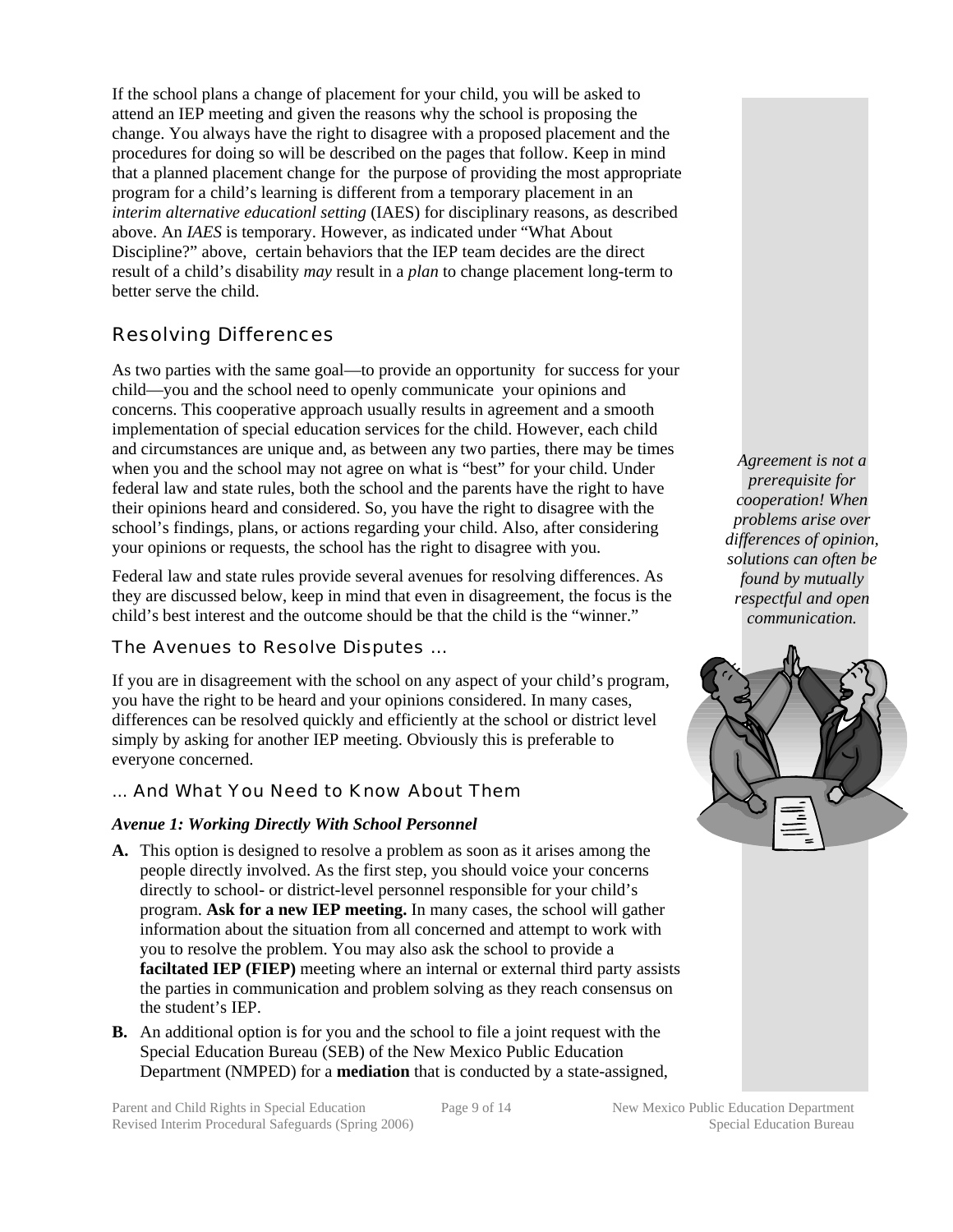state-funded, trained mediator. A mediator is trained to be objective in helping you and the school find a mutually agreeable solution to your dispute. Use of this option is voluntary, will not deny or delay any of your rights, and is intended to result in a legally binding written agreement between you and the school. The SEB will provide a mediator if you and the school jointly submit a signed, written request to the SEB in which you describe the matter(s) in dispute and any previous attempts to resolve these matters at the local level. If you and the school reach agreement about any IEP-related matters during mediation, **it will then be necessary to hold an IEP meeting to inform the student's service providers of their responsibilities under that agreement, and revise the student's IEP accordingly or develop an IEP Addendum.** 

#### *Avenue 2: Contacting Available Resources for Help and Support*

- **A.** There may be times when you feel you need more help or support. If so, there are many resources available to guide and help you. (Several are listed on the final page of this guide).
	- You and your family can get advice and support by contacting parent assistance and advocacy groups in the community or state. Advocacy groups provide people to speak with or on your behalf with regard to ensuring that your rights are being exercised and protected.
	- In addition to community support, you can get a wealth of information and guidance by accessing state and federal websites, which offer extensive and detailed information for parents regarding special education.
- **B.** You can also call the SEB of the New Mexico Public Education Department and ask to speak to the *Parent Liaison*. This person can answer your questions or may be able to act as an unofficial "go-between" by calling the school district in an informal attempt to resolve your concerns. You may also call or write to ask a question, or state a concern.

#### *Avenue 3: Filing a Formal State-Level Complaint or Request for a Due Process Hearing*

**A.** If you believe the school has violated some provision of your child's IEP or failed to follow the special education procedures required by law, you may file a formal complaint with the SEB. If you choose to file a formal **state-level complaint**, be sure that you state all the information needed for a response and/or investigation. If you want an investigation or a written "finding" from the state, your complaint must be signed by you or your designated representative, be submitted in writing to the SEB, must describe your concern and what right(s) under the law or procedure(s) you think the school has violated, and must describe the *facts* about the complaint and what steps have already been taken to try to resolve it. It must be signed by you or your representative. If the SEB accepts the complaint as sufficient, it will acknowedge the complaint to the parties in writing and inform them of any available state-funded alternative dispute resolution options such as mediation or a FIEP meeting. The SEB will normally investigate and respond within 60 days. Based on the information gathered, the SEB will make a finding as to whether the law has been followed or not. If it finds the school is not in compliance with the law, it may direct the school to correct the action.

*A facilitated IEP meeting is an excellent avenue for settling disagreements. The IEP Facilitator assists the parties in finding a solution together through the IEP process.* 

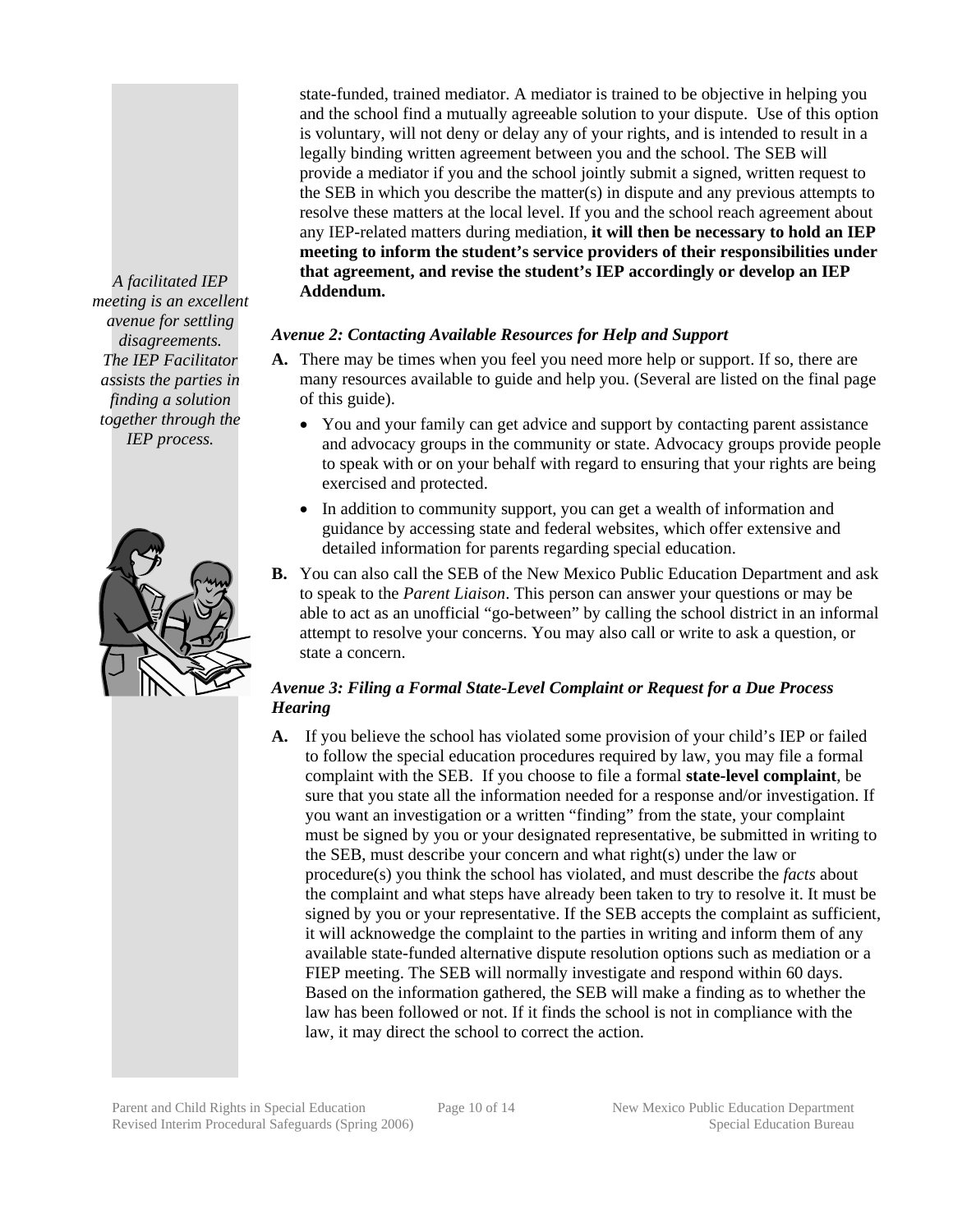**B.** Sometimes you and the school may not "see eye to eye" about the provisions of your child's IEP or his or her placement despite honest attempts to do so. When that happens, and informal attempts to resolve such a dispute fail, you need to consider the option known as a **due process hearing**. A request for a **due process hearing** is filed with the SEB. This is a legal action in which a hearing officer makes a decision based on the facts and evidence presented. Since this is a formal proceeding, several legal requirements apply and must be followed.

Your rights and responsibilities with regard to requesting a due process hearing are outlined below:

- You have the right to request an impartial due process hearing over any issue regarding the identification, evaluation, educational placement, or provision of a free appropriate public education of your child under the IDEA and state rules.
- To request a hearing, you must provide the request in writing to the district and SEB. The request must include complete information about the child (name, address or available contact information, and name of school and district); a description of the problem including known facts and any efforts you and the school have made to resolve the problem informally before filing this request; your proposed solution to the problem; your name, address, and telephone number and that of the child's advocate or attorney, if any; a written statement that says the advocate or attorney named may represent your child; and your dated signature plus the dated signature of the advocate or attorney, if any. The request must be filed within two years of the date that you knew or should have known about the problem. The school will have an opportunity to respond in writing to your request. If you need help with this, ask the school to give you an official due process hearing request form.
- The school may also request a due process hearing to resolve a disagreement over the appropriateness of its evaluation, to request authorization to conduct an evaluation or a reevaluation when a parent refuses consent, or to ask a hearing officer to move a child to an interim alternative educational setting because his or her presence in the current placement poses a significant risk of injury to the child or others.
- As part of the due process procedure, the school will offer to hold a **Resolution Session** with you and other relevant members of the IEP team to address the issues raised in your request, unless you and the school agree jointly not to do so. You will also have the option of having a facilitated IEP meeting or a mediation at state expense to see if the issue can be resolved without a due process hearing. Often a dispute can be settled simply by bringing in an impartial person trained to help the parties find a plan that is mutually agreeable to both sides. Facilitated IEP meetings and mediation sessions are voluntary.

## What If I am Involved in a Due Process Hearing?

If you are involved in a due process hearing, whether it was intitiated by you or by the school, here are some basics you should know:

• You have the right to a fair and impartial hearing before a state-appointed hearing officer who is knowledgeable about the laws governing special education and administrative hearing procedures.



*If you have a complaint, it makes sense to first explore the dispute resaolution option that will cause the least disruption of the child's education and cost you little or no money.*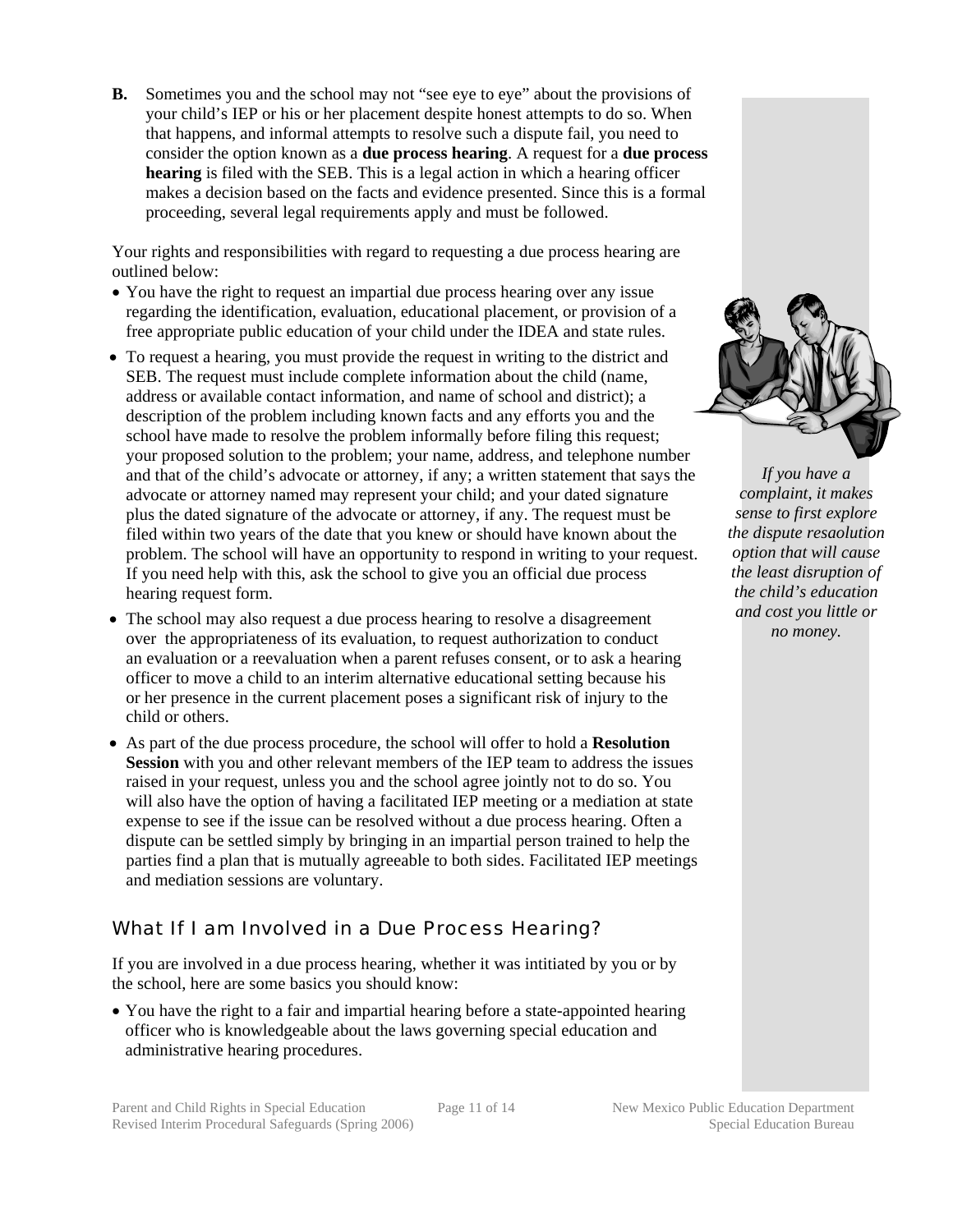- The hearing will be scheduled at a time and place that is reasonably convenient for you and the school.
- You have the right to be accompanied by an attorney and/or other individuals who have knowledge about students with diabilities or who are gifted.
- Upon request, the SEB will inform you of any known free or low-cost legal services.
- During the hearing, you or your attorney may present evidence and written and oral arguments. You may require witnesses to attend and you may also confront and cross-examine the school's witnesses. No more than 5 business days before a hearing, you must share with the school all evaluations completed by that date, and any recommendations based on those evaluations, which you intend to use at the hearing. The school must share the same information with you. If you or the school fail to do this, the hearing officer may prohibit you or the school from using that information at the hearing.
- You may choose to have the hearing open to the public and to have your child present at the hearing.
- At any point during the proceedings you may have a mediation conference and/or the party requesting the hearing may withdraw its request.
- You should expect a written decision within 45 days of when the timeline for the hearing process began, unless the hearing officer grants an extension.
- You should expect to receive, at no cost to you, your choice of a written or electronic word-for-word record of the hearing and the hearing officer's findings and decision.
- The decision of the hearing officer is final unless either party files a civil action in a state or federal district court.
- A civil action must be filed no later than 30 days from receipt of the hearing decision.
- The findings and decisions of a hearing may be made public.
- The costs of a hearing are paid for by the school, with the exception of attorney's fees, which are the individual parties' responsibility*. In some cases, a court may award part or all of the attorney's fees to you (if you are the prevailing party) or to the school (if the school is the prevailing party). However, hearing officers are not authorized to award attorney's fees.*
- Except for disputes over disciplinary placements and manifestation determinations, the child remains in his or her current placement during due process proceedings until a final decision is reached, unless you and the school agree otherwise or the hearing officer directs other interim placement. Except in the case of short-term suspension (up to 10 days in a school year), the child will continue to receive special education and related services as directed by his or her IEP.

*During a due process hearing, you have the right to be accompanied by an attorney and/or other individuals who have knowledge about students with diabilities or who are gifted.* 

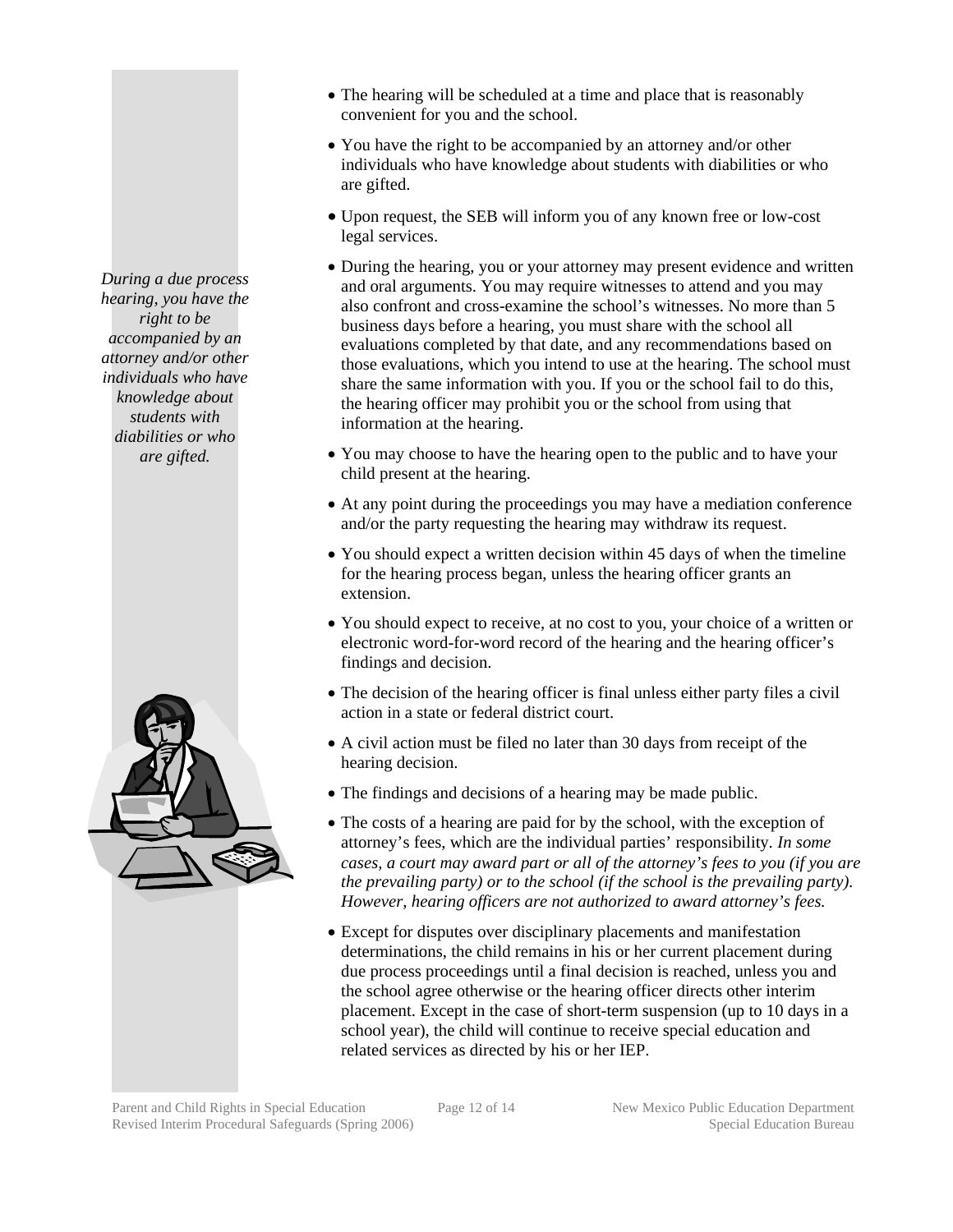• At the conclusion of the hearing, either party has the right to bring a civil action in a court of law with respect to the due process hearing issues. The laws governing jurisdiction and procedures will apply to any action brought before the court. If the parent prevails in the court's decision, the court may, at its discretion, award reasonable attorney's fees. This means that if the parents decide to take the matter to court, they must pay for the lawyer's services, and that they may or may not get full or part reimbursement of these expenses if they win the case.

# A Word About Private School

Public agencies are obligated to offer a Free and Appropriate Public Education (FAPE) to any child aged 3–21 within their jurisdiction who meets eligibility requirements. To do that, all children within that age group must be located, and if necessary, evaluated to determine eligibility for special education and related services. This includes children attending private school, homeschool, or no school at all, as well public school children.

In most cases, a FAPE can be offered to a student in the public school setting. However, if it is determined by the public agency through the IEP process that a child's right to a FAPE is best served in a specialized private school, then the public agency funds that child's special education needs in the private setting.

Parents who choose to enroll their children with disabilities or gifted children in private schools **without** the participation of the public school in the decision are responsible for paying the private school tuition and costs.Though each school district is obligated to spend a portion of its federal IDEA funds to assist students with disabilities enrolled by their parents in private or home schools, these students are not entitled to receive all the special education and related services the child would receive if enrolled in public school. It is up to the school to decide, on an individual basis, how much support, if any, to offer a student. School districts will consult with appropriate representatives of private school and homeschool students to determine what services will be provided and where the services will be delivered. Students with disabilities that are parentally-placed in private schools or home schools receive service under a "services plan," which is different from an individualized education program.